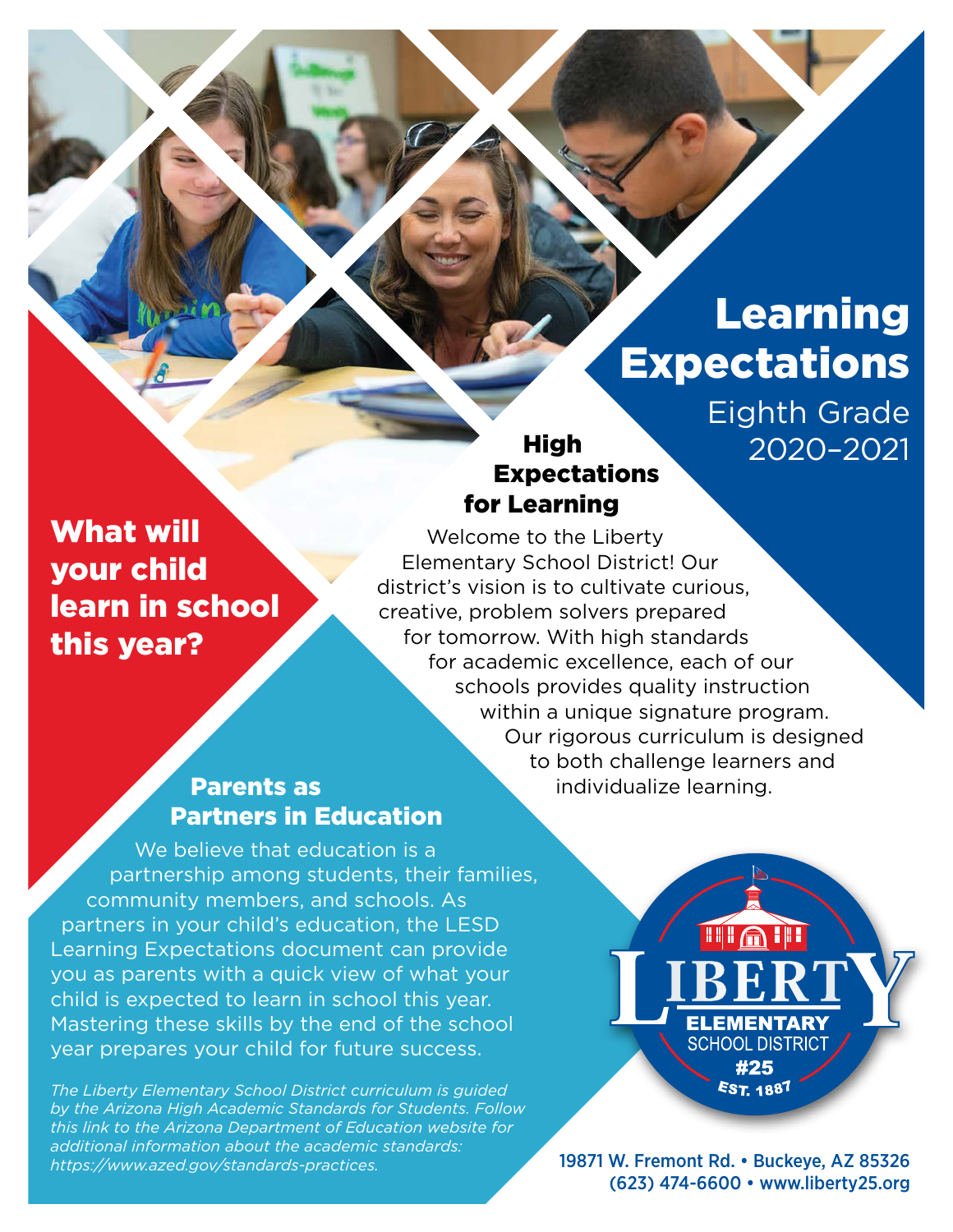

## ELA Eighth Grade Curriculum for Parents

*By the end of the year, students will be able to do the following as it relates to each topic…*

## **Reading**

- Cite several pieces of textual evidence to support what the text says explicitly as well as inferences drawn from the text.
- Determine two or more themes or central ideas in a text and analyze their development over the course of the text.
- Compare and contrast the structure of two or more texts and analyze how the differing structure of each text contributes to its meaning and style.
- Analyze a case in which two or more texts provide conflicting information on the same topic and identify where the texts disagree on matters of fact or interpretation.

## **Writing**

- Write arguments to support claims with clear reasons and relevant evidence, supporting claim(s) with logical reasoning and relevant evidence from credible sources.
- Write informative/explanatory texts to examine a topic, convey ideas and concepts, and analyze relevant content.

## Questions?

8

Please contact your child's teacher at any time with questions regarding the curriculum, and be sure to attend conferences with your child's teacher in both October and January.

## **Speaking & Listening**

- Engage effectively in a range of collaborative discussions, following rules for collegial discussions and decision making.
- Present claims and findings, emphasizing salient points in a focused, coherent manner with relevant evidence, and valid reasoning.

## **Vocabulary**

- Use a variety of strategies to determine or clarify the meaning of words and phrases (e.g., Greek or Latin affixes or roots, context clues, and reference materials).
- Acquire and use accurately gradeappropriate general academic and domain-specific words and phrases.

#### **Language**

• Use knowledge of language and its conventions when writing, speaking, reading, or listening.